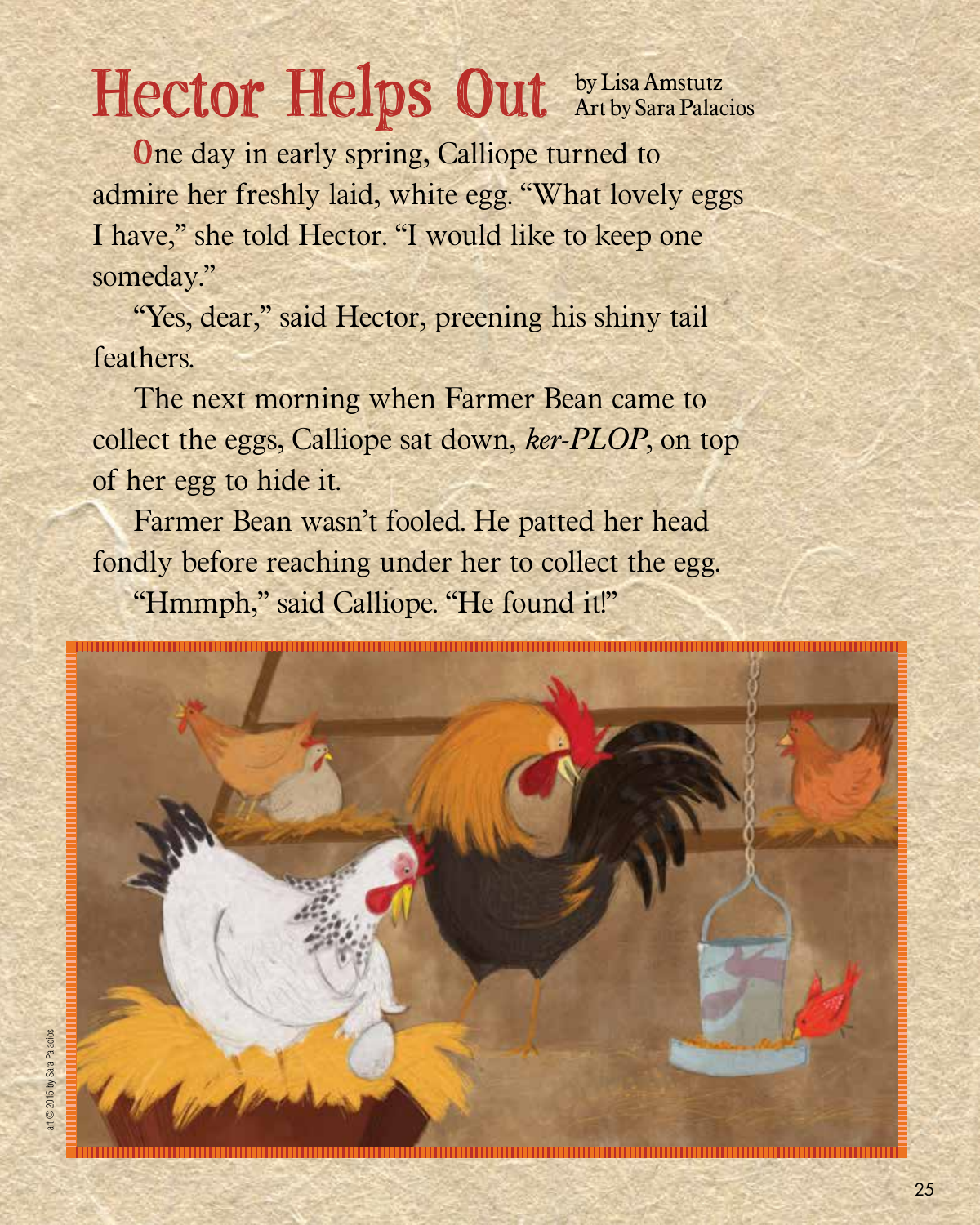The next day, Calliope tried again. "I am immovable," she told Hector. "When Farmer Bean comes to take my egg today, I will be ready for him."

"Yes, dear," said Hector. He tilted his head to admire his comb.

Calliope hunched down on her egg and waited. When Farmer Bean came to collect the eggs, she jabbed at his fingers with her sharp beak.



"Ouch!" yelped Farmer Bean. He slipped on a glove and gingerly retrieved the egg beneath Calliope, muttering, "What has gotten into you, Calliope?"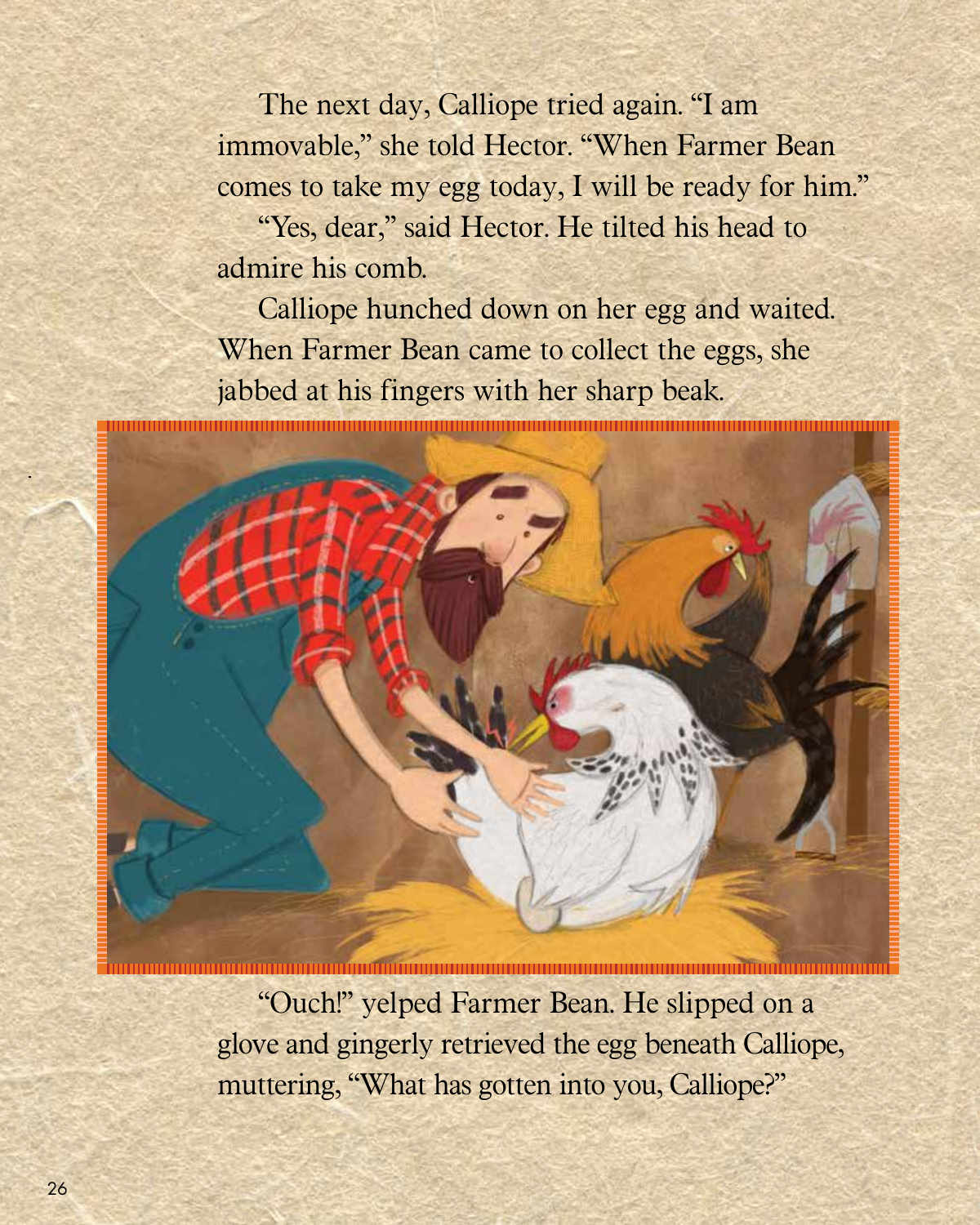The following day, Hector and Calliope stalked through the cornfield, gobbling crunchy grasshoppers and sweet, gooey grubs. Then Calliope darted under the lilac bush, and Hector stood guard while she took a long, luxurious dust bath.

"Oh, I do love a good dust bath," Calliope sighed, ruffling her feathers. Then she sat straight up. "Hector, I've got it!" she cackled. "I'll lay my egg here, under the lilac bush. Farmer Bean will never find it!"

"Yes, dear," mumbled Hector, polishing his beak.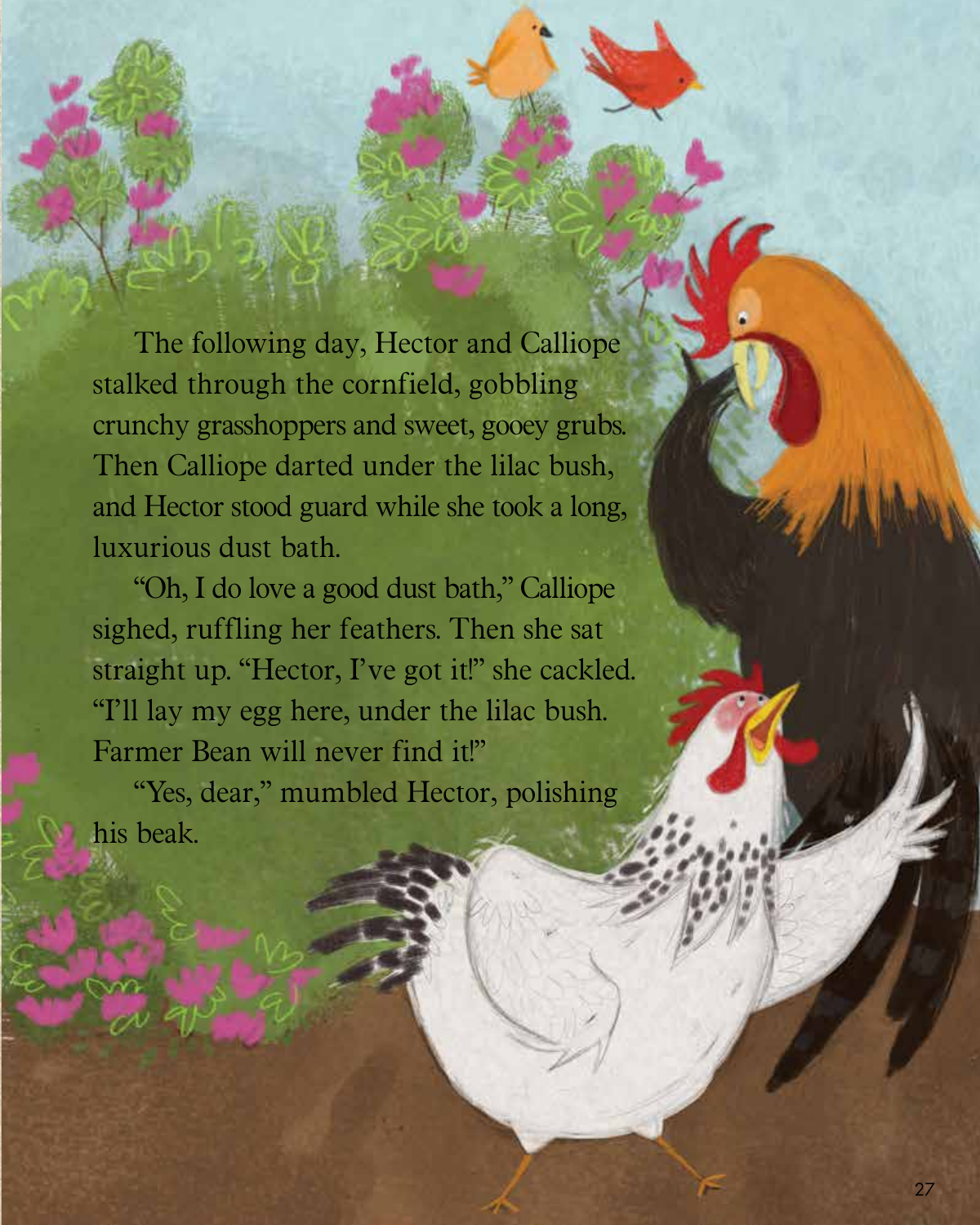Calliope laid her egg and wandered away to gossip with the other hens. Just then, Farmer Bean picked up the egg basket and headed out to the chicken coop. As he passed the lilac bush, something caught his eye. He peered under the branches and found Calliope's egg.

"Oh, Hector," wailed Calliope when she returned to the lilac bush. "Yes, dear?" asked Hector. "It's gone!" she cried. "He took it again!"

28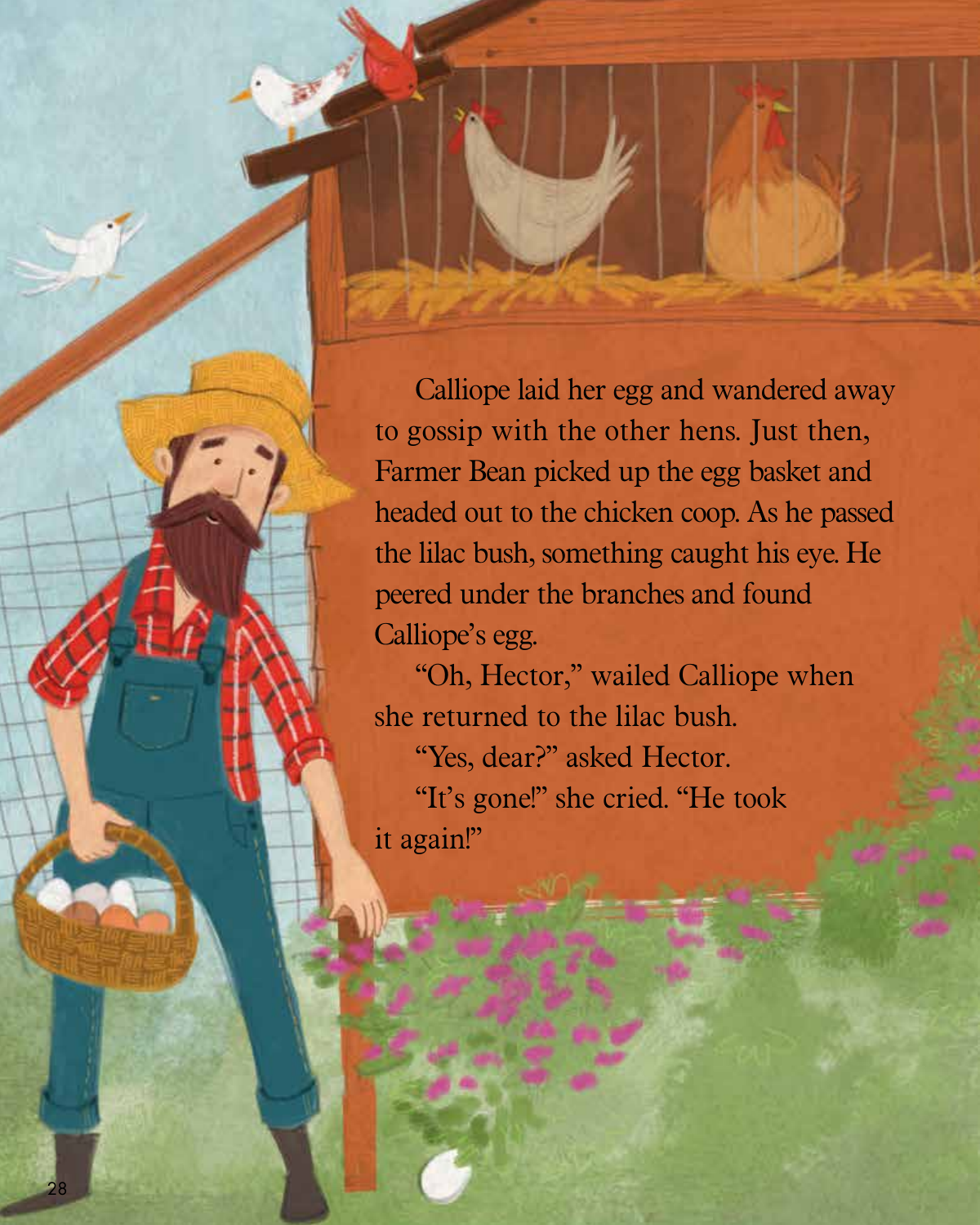The contest continued for several days, with Farmer Bean and Calliope both growing grumpier by the moment. "I don't know what's wrong with that hen," Farmer Bean complained to his wife. "That birdbrain is making my life difficult!"

"I don't know what's wrong with that man," Calliope complained to Hector. "Why does he have to make life so difficult?"

Hector scratched his ear with one pointed toenail then sat down to think. That gave Calliope an idea. "Hector, maybe YOU should sit on the egg," she shrieked. "Farmer Bean will never think to look there!"

"Yes, dear," agreed Hector. Feeling important, Hector puffed out his chest feathers.